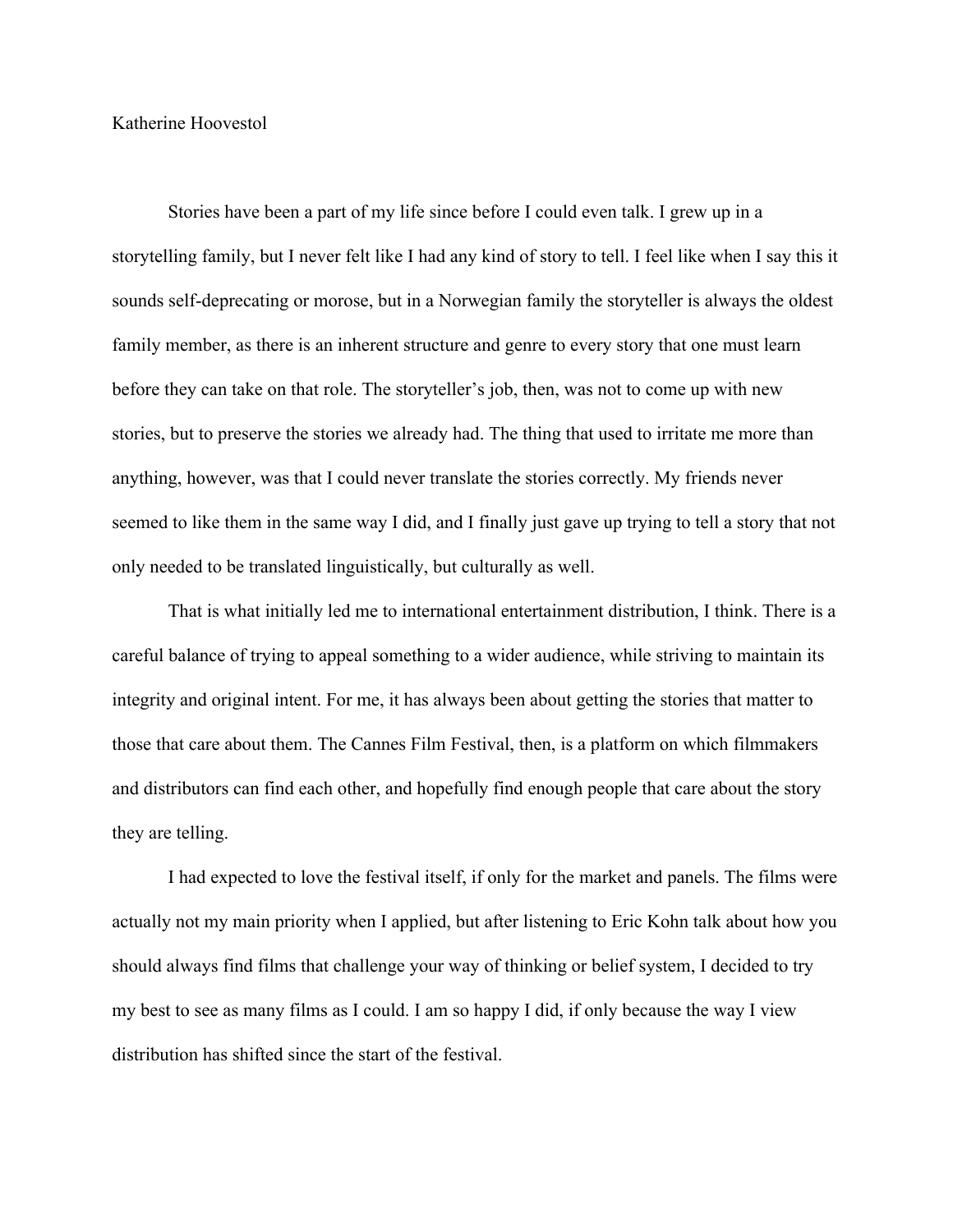On the fourth day of the festival, I saw *And Then We Danced* and completely fell in love with the film. There were other films to which I related much more (*Give Me Liberty* had certain scenes where I felt like I was watching my family in the city where I grew up), and there were some that I thought were stunning masterpieces of cinema, but none struck an emotional chord with me quite as strongly as this film. I walked away from the theater with an intense love for both the story and characters, and as someone with a background in not only television, but more fundamentally just old-fashioned oral retellings of stories, that is always going to be more important to me than aesthetics or any of the other mechanics.

A few days later, I committed an Unspoken Evil and saw the film for a second time at the festival. I do not regret it though, as the lead of the film and the cinematographer ended up sitting next to me for the whole movie (and were laughing at me, but that is besides the point). That in itself was more than enough to make my experience all the more enjoyable. Later on in the festival, we all met the cast and crew of the film at the Queer Party at the AmPav, which was absolutely phenomenal. Once the euphoria subsided, a few of us lingered to ask the director, Levan Akin, what the distribution future looked like for the movie. He sadly told us that the United States was one of the only countries (along with the UK and Germany) that was holding out on distribution rights. Hearing this was not surprising to me, but was incredibly disheartening considering how much I (and so many of us on this trip) adore the film.

After speaking with Levan Akin, I have kept tabs not only on *And Then We Danced*, rather just American distribution in general. Between 2003 and 2017, non-English speaking films only made up 18.8% of the theatrical releases in North America, not just the United States. When these films are given theatrical distribution, they are generally only granted up to a quarter of the